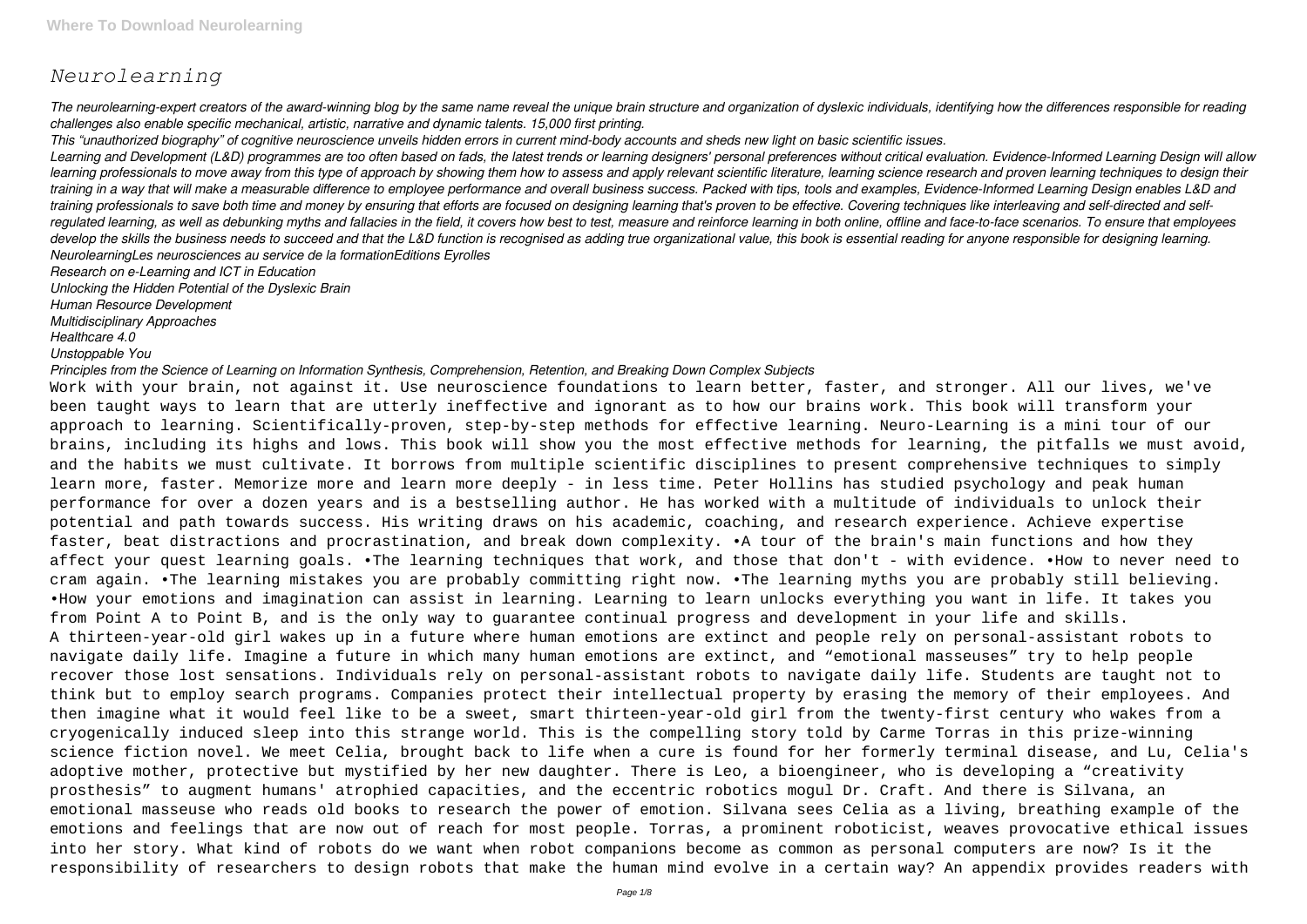a list of ethics questions raised by the book.

An incredibly reassuring approach by two physicians who specialize in helping children overcome their difficulties in learning and succeeding in school For parents, teachers, and other professionals seeking practical guidance about ways to help children with learning problems, this book provides a comprehensive look at learning differences ranging from dyslexia to dysgraphia, to attention problems, to giftedness. In The Mislabeled Child, the authors describe how a proper understanding of a child's unique brain-based strengths can be used to overcome many different obstacles to learning. They show how children are often mislabeled with diagnoses that are too broad (ADHD, for instance) or are simply inaccurate. They also explain why medications are often not the best ways to help children who are struggling to learn. The authors guide readers through the morass of commonly used labels and treatments, offering specific suggestions that can be used to help children at school and at home. This book offers extremely empowering information for parents and professionals alike. The Mislabeled Child examines a full spectrum of learning disorders, from dyslexia to giftedness, clarifying the diagnoses and providing resources to help. The Eides explain how a learning disability encompasses more than a behavioral problem; it is also a brain dysfunction that should be treated differently. "This book provides relevant theoretical frameworks and the latest empirical research findings on game-based learning to help readers who want to improve their understanding of the important roles and applications of educational games in terms of teaching strategies, instructional design, educational psychology and game design"--Provided by publisher. Neurodiversity

Innovations, Technologies and Research in Education

Software Data Engineering for Network eLearning Environments

From Phenomenology to Neurobiology and Enhancing Technologies

Research on Technology in English Education

Recent Advances in Science and Technology Education, Ranging from Modern Pedagogies to Neuroeducation and Assessment Future Smart

Ensure Your Instructional Design Stands Up to Learning Science Learning science is a professional imperative for instructional designers. In fact, instructional design is applied learning science. To create effective learning experiences that engage, we need to know how learning works and what facilitates and hinders it. We need to track the underlying research and articulate how our designs reflect what is known. Otherwise, how can we claim to be scrutable in our approaches? Learning Science for Instructional Designers: From Cognition to Application distills the current scope of learning science into an easy-to-read primer. Good instructional design makes learning as simple as possible by removing distractions, minimizing the cognitive load, and chunking necessary information into digestible bits. But our aim must go beyond enabling learners to recite facts to empowering them to make better decisions—decisions about what to do, when, and how. This book prepares you to design learning experiences that ensure retention over time and transfer to the appropriate situations. Gain insights into: • Providing spaced practice and reflection • Tapping into motivation and challenge to build learner confidence • Using performance-support tools, social learning, and humor appropriately Prompts at the end of each

The chapters in Thinking With Data are based on presentations given at the 33rd Carnegie Symposium on Cognition. The Symposium was motivated by the confluence of three emerging trends: (1) the increasing need for people to think effectively with data at work, at school, and in everyday life, (2) the expanding technologies available to support people as they think with data, and (3) the growing scientific interest in understanding how people think with data. What is thinking with data? It is the set of cognitive processes used to identify, integrate, and communicate the information present in complex numerical, categorical, and graphical data. This book offers a multidisciplinary presentation of recent research on the topic. Contributors represent a variety of disciplines: cognitive and developmental psychology; math, science, and statistics education; and decision science. The methods applied in various chapters similarly reflect a scientific diversity, including qualitative and quantitative analysis, experimentation and classroom observation, computational modeling, and neuroimaging. Throughout the book, research results are presented in a way that connects with both learning theory and instructional application. The book is organized in three sections: Part I focuses on the concepts of uncertainty and variation and on how people understand these ideas in a variety of contexts. Part II focuses on how people work with data to understand its structure and draw conclusions from data either in terms of formal statistical analyses or informal assessments of evidence. Part III focuses on how people learn from data and how they use data to make decisions in daily and professional life.

Today, individuals and societies of the digital age are no longer constrained by conventional contexts, narratives, settings, and status; they are surrounded and guided by digital tools and applications leading to a digital revolution. That digital revolution changed the individual along with living styles and cultural and social relations among people. Moreover, these revolutionary changes and the increasing capabilities of smart devices have brought today's people a new kind of public sphere with questionable freedoms but also restraints in its digital dimensions. Now, it is possible to talk about the digital dimension and equivalence of all the concepts that are both individually and socially constructed in a new digital world. The Handbook of Research on Digital Citizenship and Management During Crises covers many different components engaged with digital world responsibilities. The authors assess the position, status, and reactions of the new citizen against future catastrophes. Covering topics such as epistemic divide, internet addiction, and new media technologies, this text serves as a cutting-edge resource for researchers, scholars, lawmakers, trainers, instructional designers, university libraries, professors, students, and academicians.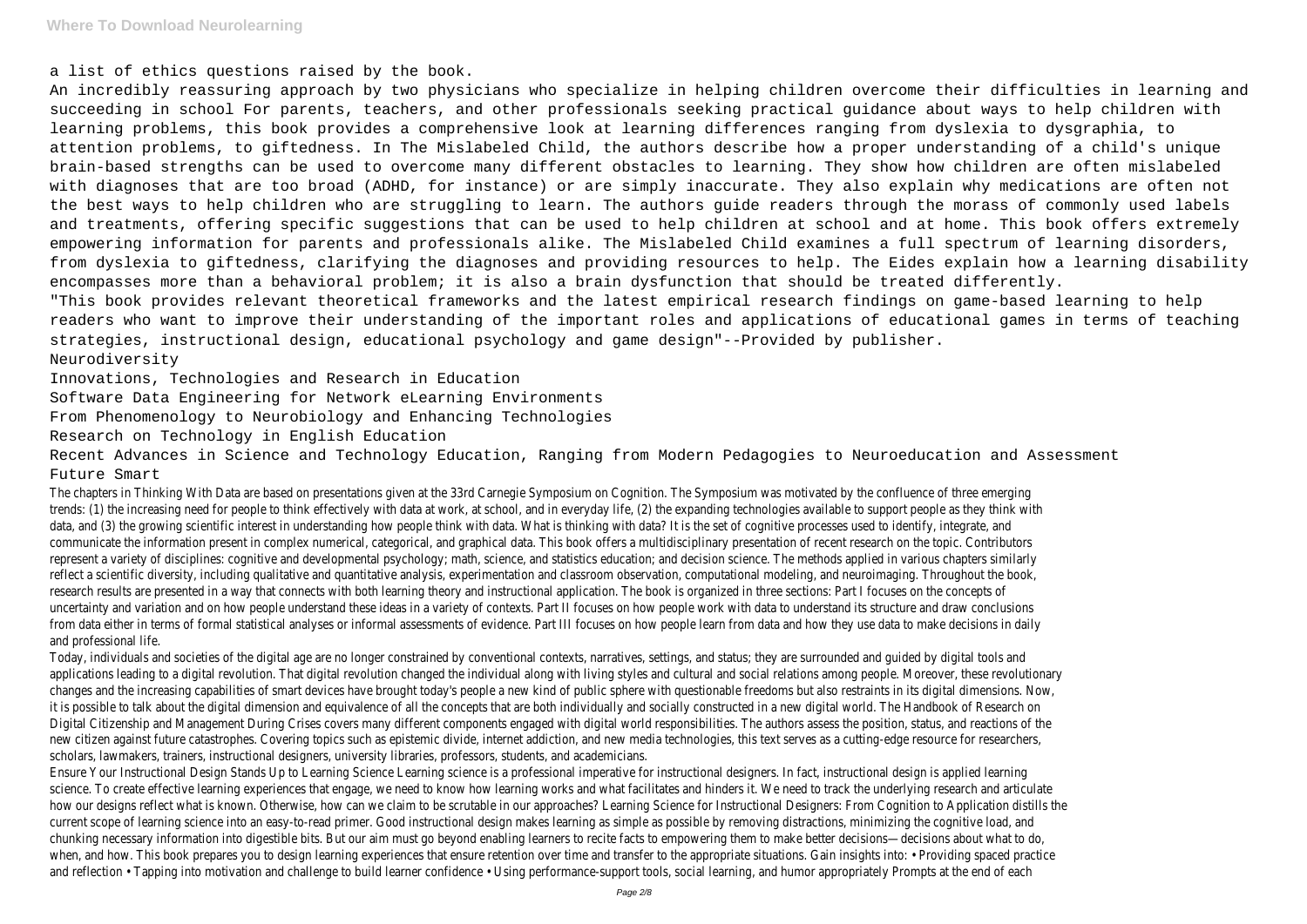chapter will spark your thinking about how to use these concepts and more in your daily work. Written by Clark N. Quinn, author of Millennials, Goldfish & Other Training Misconceptions: Debunking Learning Myths and Superstitions, this book is perfect for anyone who strives for their instruction to stand up to learning science.

This book brings together the voices of leading English Education researchers who work to offer views into the changing landscape of English as a result of the use of digital media in classrooms, out of school settings, universities and other contexts in which readers and writers work. But, as in most useful texts, the purpose is more nuanced and far reaching than simply offering a glimpse into where we currently find ourselves as a field. In sum, the collection brings together and interweaves what we are coming to know and understand about teaching English within a shifting digital landscape as well as the implications for teacher education and the discipline of English Education specifically. The intended audience for this particular book is English educators, doctoral candidates in the field of English education, researchers and scholars in the field, and English language arts teachers – especially those interested in the impact digital technologies can have in our field.

The Dyslexic Advantage Les neurosciences au service de la formation EYE MOVEMENTS AND THE FUNDAMENTAL READING PROCESS

Next Generation Processes with the Latest Technologies Teaching Strategies for Neurodiversity and Dyslexia in Actor Training Patents

In this informative overview of an often-neglected topic, Carlson examines the historical and cultural factors that have created an indoor lifestyles and the medical evidence that suggests that people need to get out in the sun. Never Stop Learning The ticket to a successful and fulfilling life is a significant upgrade to everyone's ability to learn. Visionary teacher and lifelong learner Patricia McLagan views learning ability as software for processing daily life. And like all software, learning software require upgrades—and regular reboots! In Unstoppable You: Adopt the New Learning 4.0 Mindset and Change Your Life, McLagan shares her method for keeping learning powers sharp, ensuring that we can continuously advance and adapt in a nonstop world. We're born with basic programming, which is learning 1.0. We then evolve and upgrade as we make our way through the education system in learning 2.0, and we start to self-manage how we learn as we integrate our diverse experiences and master skills in learning 3.0. That brings us to learning 4.0—learning mastery. This final upgrade equips us with survival skills for the 21st century— skills essential to meeting our goals in a world that's always in motion. Discover McLagan's seven practices for effective lifelong learning—from hearing and heeding calls to learn, to taking steps to translate new skills into action. Unstoppable You also includes a complete toolkit of supporting templates, guides, and tips. Unstoppable You is the handbook to your dynamic future. Begin actively shaping your success in fast-changing times today.

The purpose of this book is multifaceted; it is primarily dedicated to exploring the nature of the Fundamental Reading Process and to discussing the manner in which proficiency in these basic skills can be evaluated through eye-movement recording. Major topics include: the history of eye-movement recording; exploring eye-movement recording through the use of the Visagraph Eye-Movement Recording system; uses of eye movements in terms of reading appraisal; field use of the Visagraph system by schools, clinics, and optometrists; Visagraph EyeLink comparison in terms of eye-movement data; and the 2012 Visagraph Norm Study Report. Reading and tutoring centers will be very interested in both the diagnostic eye-movement recording techniques as well as the web-based practice techniques available through computer technology. Reading researchers will also be intrigued by the comprehensive description of the silent reading process, as well as the effect on the oral reading process with the development of proficiency in silent reading. Especially helpful is the information revealed through eye-movement recordings about the many subliminal factors involved in the process of reading, as well as the changes produced by today's web-based computer techniques to modify the basic visual/functional, perceptual, and information-processing skills that comprise the silent reading process. In addition, the book will serve as a resource for graduate courses that cover what occurs during silent reading and what outcomes are possible with current reading practice programs using web-based computer technology. This unique text is essential reading for all who want to understand the role of the eye in silent reading and want to increase their instructional capability as teachers and remediation specialists.

For many years, there has been a quest to discover the best teaching and learning methods in order to strengthen the classroom and the mind. Researchers now know more than ever before about the brain's impact on learning, historical triggers that lead to deep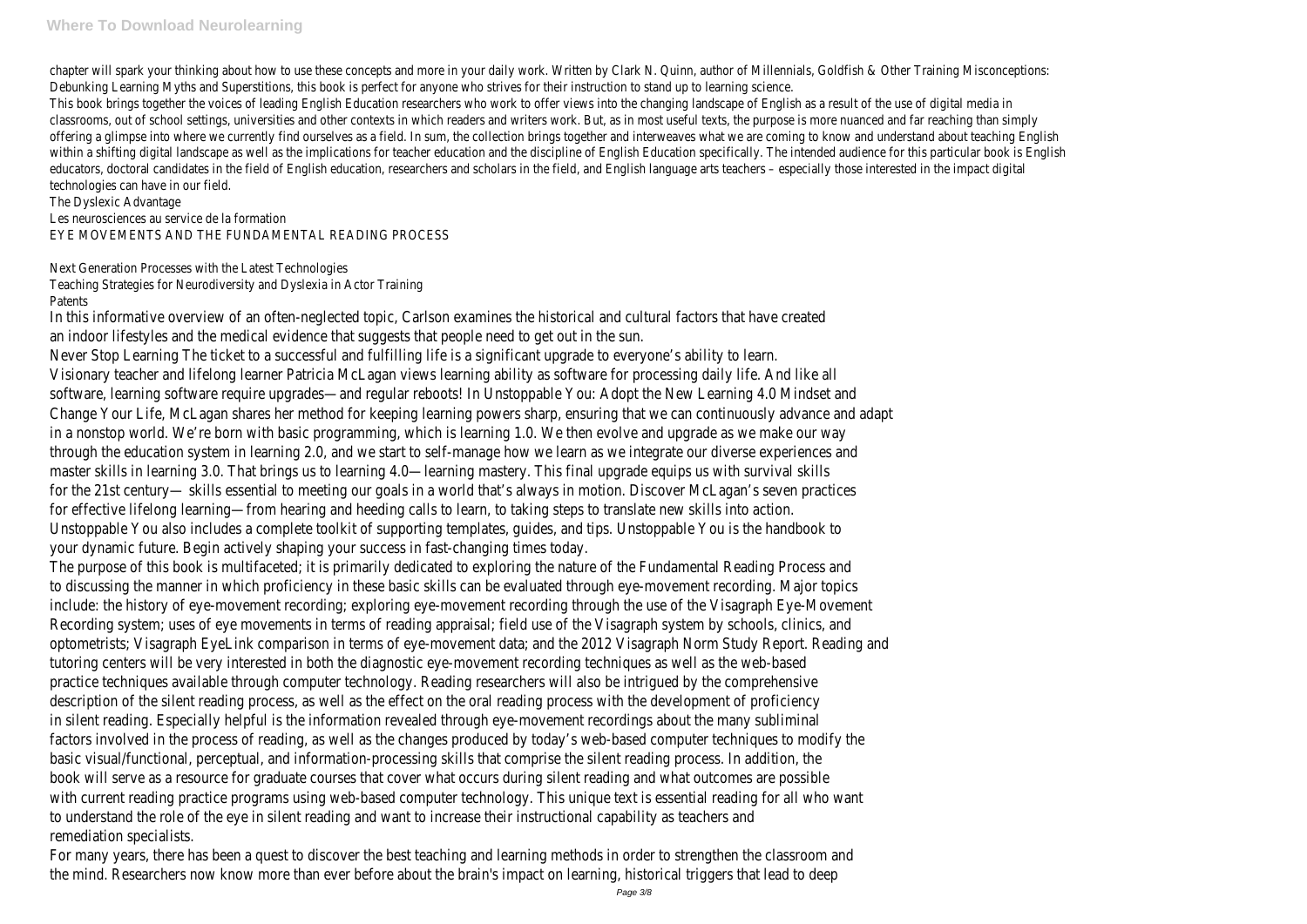learning, and how to scale education with technology. Yet much of what is known is under-utilized in the classrooms of today, if leveraged at all. Education 3.0 and eLearning Across Modalities showcases effective practices based on innovative initiatives, research, and practitioner experiences from the past two decades. The effective practices of multi-modal learning, which are well known to practitioners but largely unknown to the general academic, are explained in detail while making each technique approachable and attainable regardless of institution, size, or modality. Covering topics such as distance learning, modern learning technologies, and learning innovation, this book is essential for teachers, educational software developers, IT consultants, instructional designers, curriculum developers, graduate students, undergraduate students, academicians, administrators, higher education faculty, and researchers.

From Cognition to Application

Creating Training to Improve Performance

Evidence-Informed Learning Design

Debunking Learning Myths and Superstitions

Adopt the New Learning 4.0 Mindset and Change Your Life

Handbook of Research on Digital Citizenship and Management During Crises

Why More Sun Exposure and Vitamin D are Essential to Your Health

An essential text for researchers and academics seeking the most comprehensive and up-to-date coverage of all aspects of e-learning and ICT in education, this book is a multidisciplinary forum covering technical, pedagogical, organizational, instructional and policy aspects of the topic. Representing the best peer-reviewed papers from the 8th Panhellenic Conference on ICT in Education, special emphasis is given to applied research relevant to educational practice and guided by the educational realities in schools, colleges, universities and informal learning organizations. The volume encompasses the current trends and issues which determine and inform the integration of ICT in educational practice, including educational software, educational games, collaborative learning, virtual learning environments, social networks, learning analytics, digital museums, as well as the evolution of e-learning. Two neurolearning experts reveal the hidden benefits of having a dyslexic brain. In this paradigm-shifting book, neurolearning experts Drs. Brock and Fernette Eide describe an exciting new brain science that reveals that dyslexic people have unique brain structure and organization. While the differences are responsible for certain challenges with literacy and reading, the dyslexic brain also gives a predisposition to important skills, and special talents. While dyslexics typically struggle to decode the written word, they often also excel in such areas of reasoning as mechanical (required for architects and surgeons), interconnected (artists and inventors); narrative (novelists and lawyers), and dynamic (scientists and business pioneers). The Dyslexic Advantage provides the first complete portrait of dyslexia.

Science and technology education research, influenced by inquiry-based thinking, not only concentrates on the teaching of scientific concepts and addressing any misconceptions that learners may hold, but also emphasizes the ways in which students learn and tries to find out avenues to achieve better learning through creativity. New developments in science and technology education rely on a wide variety of methods, borrowed from various fields of science, such as computer science, cognitive science, sociology and neurosciences. This book presents papers from the first international conference on "New Developments in Science and Technology Education" (1st NDSTE) that was structured around seven main thematic axes as follows: Modern Pedagogies in Science and Technology Education; New Technologies in Science and Technology Education; Assessment in Science and Technology Education; Teaching and Learning in the Light of Inquiry Learning Methods; Neuroscience and Science Education; Conceptual Understanding and Conceptual Change in Science; and Interest, Attitude and Motivation in Science.This book explores the beneficial impact of pedagogically updated practices and approaches in the teaching of science concepts, and elaborates on future challenges and emerging issues that concern science and technology education. By pointing out new research directions, this book will inform educational practices and bridge the gap between research and practice, providing new information, ideas and perspectives. It will also inform, as well as promote, discussions and networking among scientists and stakeholders from worldwide scientific fields, such as researchers, professors, students, and companies developing educational software.

This book explores academic learning theories in relation to modern cognitive research. It suggests that developing a feelings and emotion-based learning theory could improve our understanding of human learning behavior. Jennifer A. Hawkins argues that feelings are rational in individuals' own terms and should be considered—whether or not we agree with them. She examines learners' experiences and posits that feelings and emotions are logical to individuals according to their current beliefs, memories, and knowledge. This volume provides rich case studies and empirical data, and shows that acknowledging feelings during and after learning experiences helps to solve cognitive difficulties and aids motivation and self-reflection. It also demonstrates various ways to record and analyze feelings to provide useful research evidence.

Feelings and Emotion-Based Learning

Education 3.0 and eLearning Across Modalities

Managing the Game-Changing Trends that Will Transform Your World

Millennials, Goldfish & Other Training Misconceptions

The Routledge Companion to Education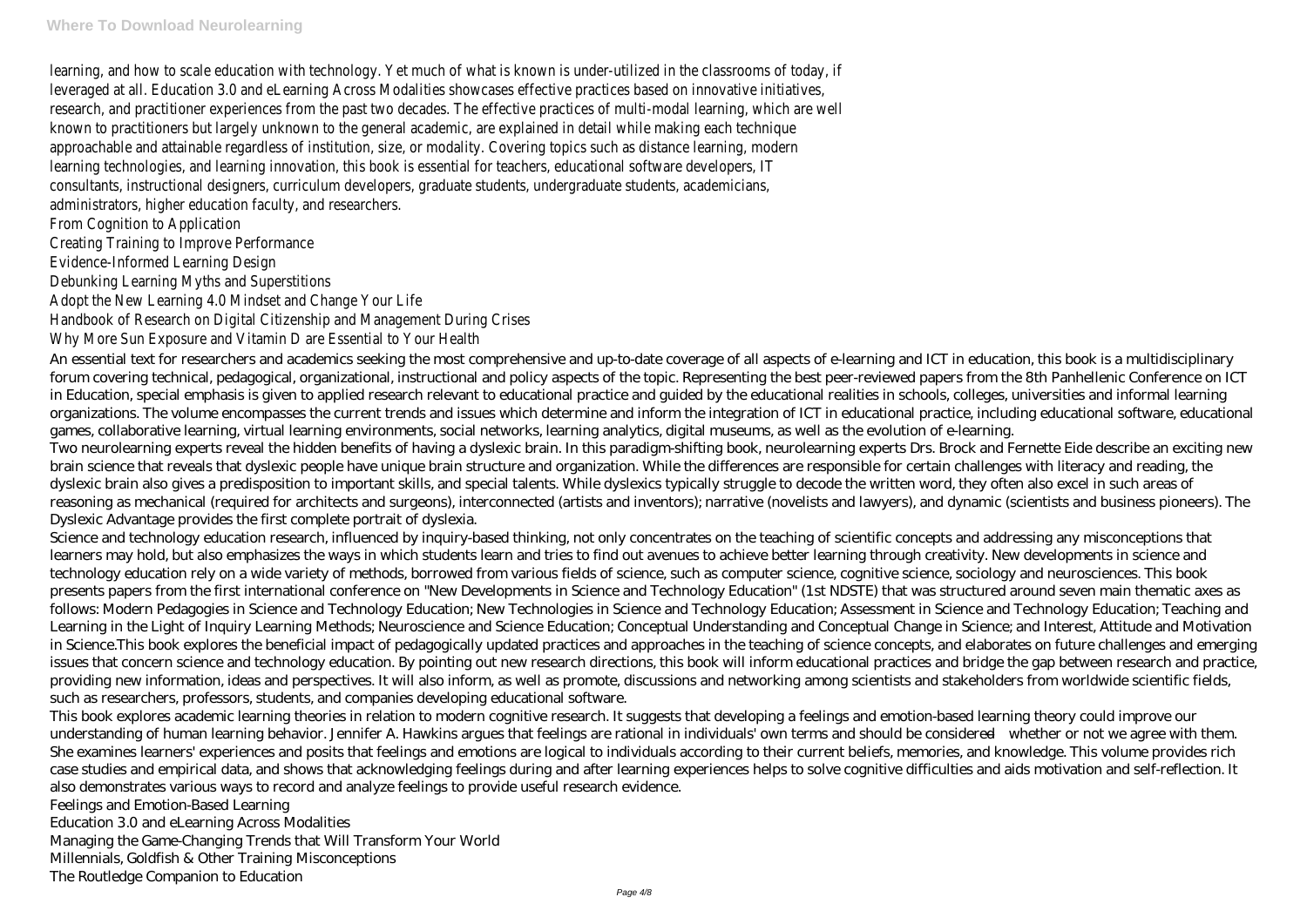### A New Theory

#### Technological, Pedagogical and Instructional Perspectives

**Gamification is being used everywhere; despite its apparent plethora of benefits, the unbalanced use of its main mechanics can end up in catastrophic results for a company or institution. Currently, there is a lack of knowledge of what it is, leading to its unregulated and ad hoc use without any prior planning. This unbalanced use prejudices the achievement of the initial goals and impairs the user's evolution, bringing potential negative reflections. Currently, there are few specifications and modeling languages that allow the creation of a system of rules to serve as the basis for a gamification engine. Consequently, programmers implement gamification in a variety of ways, undermining any attempt at reuse and negatively affecting interoperability. Next-Generation Applications and Implementations of Gamification Systems synthesizes all the trends, best practices, methodologies, languages, and tools that are used to implement gamification. It also discusses how to put gamification in action by linking academic and informatics researchers with professionals who use gamification in their daily work to disseminate and exchange the knowledge, information, and technology provided by the international communities in the area of gamification throughout the 21st century. Covering topics such as applied and cloud gamification, chatbots, deep learning, and certifications and frameworks, this book is ideal for programmers, computer scientists, software engineers, practitioners of technological companies, managers, academicians, researchers, and students.**

**This volume presents the 5th European Conference of the International Federation for Medical and Biological Engineering (EMBEC), held in Budapest, 14-18 September, 2011. The scientific discussion on the conference and in this conference proceedings include the following issues: - Signal & Image Processing - ICT - Clinical Engineering and Applications - Biomechanics and Fluid Biomechanics - Biomaterials and Tissue Repair - Innovations and Nanotechnology - Modeling and Simulation - Education and Professional**

**The book includes studies presented at the ATEE Spring Conference 2017 on emerging trends in the use of technology in educational processes, the use of robotics to facilitate the construction of knowledge, how to facilitate learning motivation, transformative learning, and innovative educational solutions. Chapters here are devoted to studies on the didactic aspects of technology usage, how to facilitate learning, and the social aspects affecting acquisition of education, among others. This volume serves as a basis for further discussions on the development of educational science, on topical research fields and practical challenges. It will be useful to scientists in the educational field who wish to get acquainted with the results of studies conducted in countries around the world on emerging educational issues. Moreover, teachers who need to implement into practice the newest scientific findings and opinions and future teachers who need to acquire new knowledge will also find this book useful. Amongst educators, scientists and policy-makers there is a growing belief that the field of education can benefit from an understanding of the brain. However, attempts to bring neuroscience and education together have often been hampered by crucial differences in concepts, language and philosophy. In this book, Paul Howard-Jones explores these differences, drawing on the voices of educators and scientists to argue for a new field of enquiry: neuroeducational research. Introducing Neuroeducational Research provides a meaningful bridge between two diverse perspectives on learning. It proposes that any such bridge must serve two goals that are critically related to each other: it must enrich both scientific and educational understanding. This challenge gives rise to unique conceptual, methodological and ethical issues that will inevitably characterise this new field, and these are examined and illustrated here through empirical research. Throughout the book, Paul Howard-Jones: Explores 'neuromyths' and their impact on educational research Highlights the opportunities to combine biological, social and experiential evidence in understanding how we learn Argues against a 'brain-based' natural science of education Introduces clearly the concept of an interdisciplinary neuroeducational approach Builds a methodology for conducting neuroeducational research Draws on case studies and empirical findings to illustrate how a neuroeducational approach can provide a fuller picture of how we learn. Presenting a blueprint for including our knowledge of the brain in education, this book is essential reading for all those concerned with human learning in authentic contexts: educators, scientists and policy-makers alike.**

**Introducing Neuroeducational Research Unleash the Science of Learning The Sunlight Solution Learning Science for Instructional Designers Powerful Teaching Thinking With Data Mistaken Identity**

This book presents original research on analytics and context awareness with regard to providing sophisticated learning services for all stakeholders in the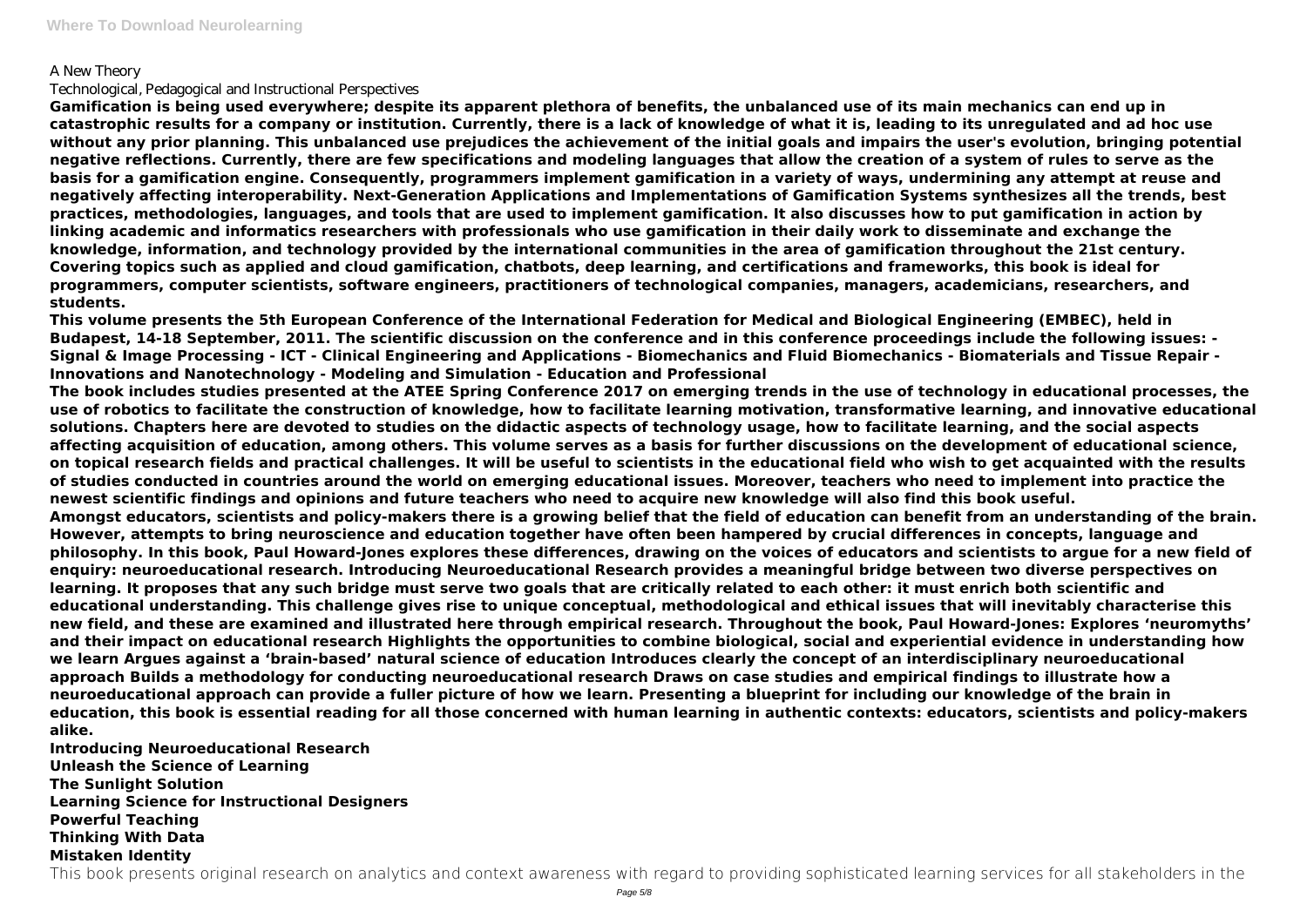eLearning context. It offers essential information on the definition, modeling, development and deployment of services for these stakeholders. Data analysis has long-since been a cornerstone of eLearning, supplying learners, teachers, researchers, managers and policymakers with valuable information on learning activities and design. With the rapid development of Internet technologies and sophisticated online learning environments, increasing volumes and varieties of data are being generated, and data analysis has moved on to more complex analysis techniques, such as educational data mining and learning analytics. Now powered by cloud technologies, online learning environments are capable of gathering and storing massive amounts of data in various formats, of tracking user-system and user-user interactions, and of delivering rich contextual information.

À l'heure où se former est un enjeu d'adaptation, voire de survie professionnelle, s'appuyer sur les récentes découvertes de la science du cerveau donne l'opportunité d'innover pour renforcer la performance et le confort du formateur et de l'apprenant. À l'aide de nombreuses références théoriques solides, cet ouvrage propose de montrer de façon concrète comment les neurosciences éclairent la pédagogie à l'ère digitale et permettent de développer une formation professionnelle plus motivante et plus personnalisée. Chaque thème est structuré en trois items : le décryptage du fonctionnement du cerveau, l'impact sur la façon d'apprendre ou de former, l'apport du digital et la façon dont il renforce les concepts abordés. Destiné aux professionnels de la formation, cet ouvrage : permet de comprendre la façon dont le cerveau humain apprend ; donne des repères pour initier une pédagogie adaptée tenant compte d'une meilleure connaissance de l'écologie de notre cerveau ; met en avant des idées et propositions pratiques pour nous aider à repenser l'apprentissage en le rendant plus agile et adapté à nos modes de fonctionnement naturels.

This book constitutes the proceedings of the 16th Collaboration Researchers' International Working Group Conference on Collaboration and Technology, held in Maastricht, The Netherlands, in September 2010. The 27 revised papers presented were carefully reviewed and selected from numerous submissions. They are grouped into seven themes that represent current areas of interest in groupware research: knowledge elicitation, construction and structuring, collaboration and decision making, collaborative development, awareness, support for groupware design, social networking and mobile collaboration.

Game-changing trends are coming in business, technology, workforce, economy, security, and environment. Climate change, energy demand, and population growth will redefine global risk and power. Exponential new technologies will emerge in digital money, mobile commerce, and big data. An explosive new middle class of over one billion consumers will enter the marketplace. Every nation, job, business, and person will be transformed. To thrive in this future you have to become predictive, adaptive, and agile—to become Future Smart. Dr. James Canton, a renowned global futurist and visionary business advisor, illuminates the pivotal forces and global power shifts that everyone must understand today to thrive in a rapidly changing landscape: Regenerative medicine will extend our lifetimes and rebuild our bodies Robots and drones will drive our cars, teach our kids, and fight our wars Smart machines will design, manage, and service 40% of all global businesses—energy, commerce, finance, and manufacturing—without humans Digital consumers who live always connected will challenge every business to change its strategy Climate change wars will redefine security and resources Most of us are not prepared to meet the challenges the future will bring, but these changes are coming fast. Armed with knowledge, those who are Future Smart can take action to reinvent themselves, their businesses, and their world.

The Vestigial Heart

Sensing Shakespeare

How Understanding Your Child's Unique Learning Style Can Open the Door to Success

From Theory into Practice

From Theory Into Practice

Blogs, Wikis, Podcasts, and Other Powerful Web Tools for Classrooms

Official Gazette of the United States Patent and Trademark Office

*Who are the key thinkers in education? What are the hot topics in education? Where will education go from here? The Routledge Companion to Education presents the most comprehensive, up-to-date guide available to the key theories, themes and topics in education. Forty specially commissioned chapters, covering all aspects of education, introduce you to the ideas, research and issues that have shaped this most diverse, dynamic and fluid field. Part one provides an introduction to the key theories, thinkers and disciplines within education Part two covers ideas and issues about how, what and why learning takes place Part three includes analysis on particular approaches to education and explores the issues that attract much contemporary interest. Written by an international team of expert contributors, the chapters all include a descriptive introduction, an analysis of the key ideas and debates, an overview of the latest research, key questions for research and carefully selected further reading. The Routledge Companion to Education is a succinct, detailed, authoritative overview of the topics which are at the forefront of educational research and discourse today. This classic collection is a bookshelf essential for every student and scholar serious about*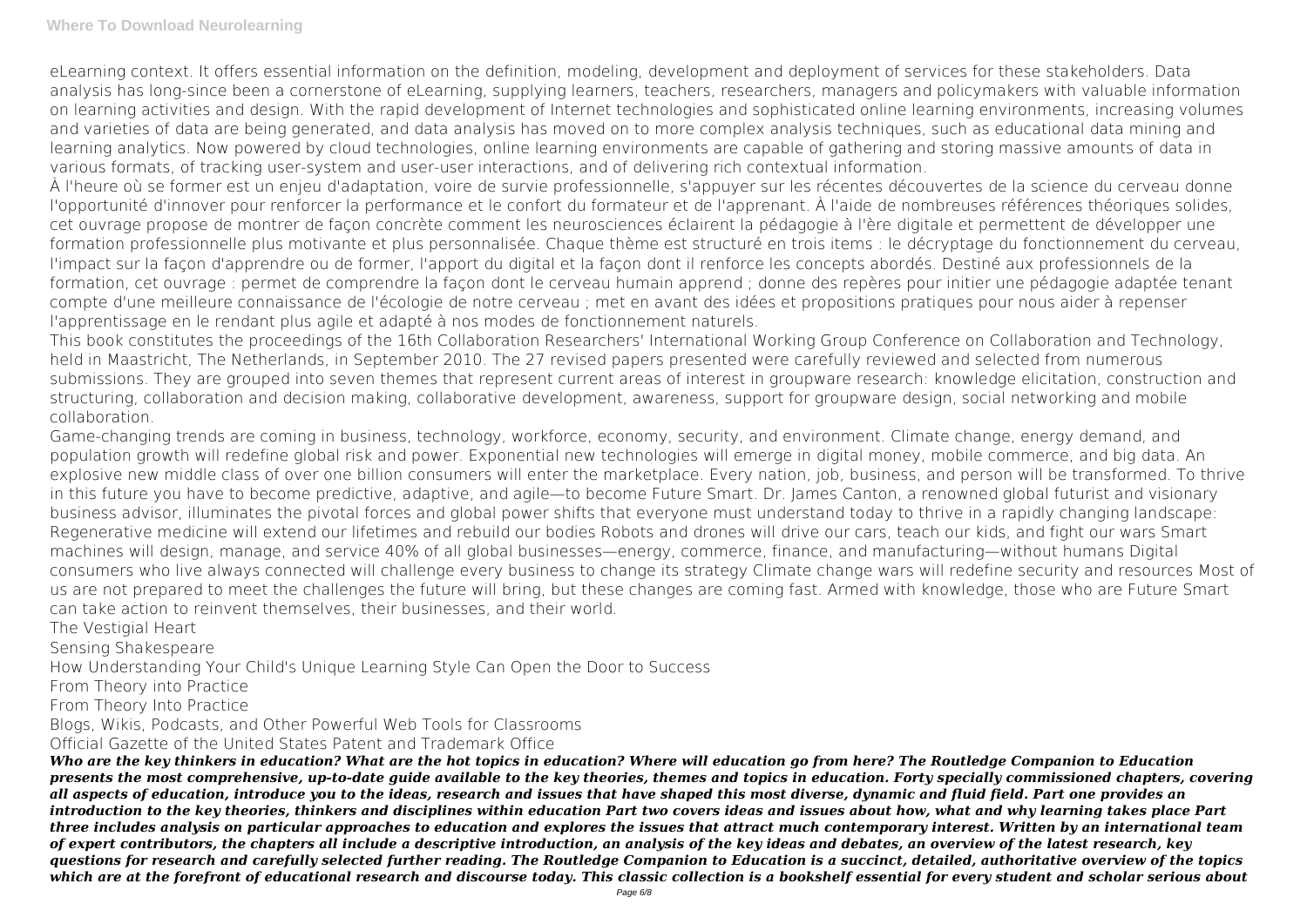#### *the study of education.*

*As our world becomes increasingly diverse and technologically-driven, the role and identities of teachers continues to change. Cases on Teacher Identity, Diversity, and Cognition in Higher Education seeks to address this change and provide an accurate depiction of the teaching profession today. This thoughtprovoking collection of cases covers a range of educational contexts from preschool teaching in Europe to higher education in Australia and North America, and draws on expert knowledge of these diverse contexts, centered on a common theme of teacher identity. This book can be used by teacher educators and trainee teachers, as well as those who have an interest in social research into teaching.*

*Combining theoretical rigor, practical relevance and pedagogical innovation, Human Resource Development: From Theory into Practice is an essential resource for students working towards a career in human resource development (HRD), human resource management (HRM), occupational and organizational psychology, and related areas of business management and organization. Key features: • Aligns with the CIPD Professional Standards and the CIPD's Level 7 Diploma in Learning and Development. • Covers all the basics in the fundamentals of HRD theory and practice, as well as cutting-edge topics such as the e-learning, 'hybrid learning', neuroscience and learning, 'learning ecosystems', and the 'new learning organization' science of learning. • Follows a unique framework based on the a distinction between 'micro-HRD', which zooms-in on the fine detail, meso, and 'macro-HRD', which zooms-out to look at the bigger picture. • Includes a rich array of research insights, case studies and examples from a wide range of contexts. • Offers a variety of learning features, including 'perspectives from practice' and 'in their own words', which help to bridge the gap between theory and practical application. This up-to-date and authoritative textbook is accompanied by a comprehensive instructor's manual and PowerPoint slides to support lecturers in their teaching.*

*This book aims to demonstrate the benefits of implementing Industry 4.0 in healthcare services and to recommend a framework to support this implementation. Key topics in this book include: (1) Discovering emerging technologies and techniques to support Healthcare 4.0, this includes the Internet of Things (IOT) , Big data analytics, Blockchain, Artificial Intelligence (AI) , Optimisation and Predictive Analytics; (2) Illustrating some examples of such advanced implementation in Healthcare 4.0; (3) Recommending a development process to develop health technology start-ups and entrepreneurial activities; and (4) Discuss the transformation methodology used to redesign healthcare processes in order to overcome the challenges of implementing a Healthcare 4.0 project. Cases on Teacher Identity, Diversity, and Cognition in Higher Education*

Discover how the unique strengths of dyslexia can be channelled for success at home, school and work with this ground-breaking exploration of the dyslexic brain. What links Winston Churchill, Alan Sugar, Richard Branson, Whoopi Goldberg, Jamie Oliver, Will Smith and countless other high achievers in a huge range of fields? In this paradigm-shifting book, neuro-learning experts Drs Brock and Fernette Eide describe an exciting new brain science that reveals that people with dyslexia have unique brain structure and organisation. While the differences are responsible for certain challenges with literacy and reading, the dyslexic brain also gives a predisposition to important skills and special talents. While dyslexics typically struggle to decode the written word, they often also excel in such areas of reasoning as mechanical (required for architects and surgeons), interconnected (artists and inventors); narrative (novelists and lawyers), and dynamic (scientists and business pioneers). The Dyslexic Advantage provides the first complete portrait of the dyslexic brain. With much-needed prescriptive advice for parents, educators and dyslexics, The Dyslexic Advantage provides the first complete portrait of dyslexia. Supporting their claims with groundbreaking science and interviews with successful dyslexics and innovative teachers, the authors of this essential book show how the unique strengths of dyslexia can lead to amazing success.

*A Novel of the Robot Age*

*Handbook of Research on Improving Learning and Motivation through Educational Games: Multidisciplinary Approaches Collaboration and Technology*

*The Mislabeled Child*

## *Next-Generation Applications and Implementations of Gamification Systems*

#### *Neuroscience, Education and the Brain from Contexts to Practice*

This book brings teachers a bold vision and on-the-ground Monday morning practicality. It will move educators to think differently about technology's potential for strengthening students' critical thinking, writing, reflection, and interactive learning. Will Richardson demystifies words like "blog," "wiki," and "aggregator," making classroom technology an easily accessible component of classroom research, writing, and learning.

Neurodiversity: From Phenomenology to Neurobiology and Enhancing Technologies addresses the totality of neurodiversity through positive explorations of "invisible diversities"--from ADHD and savantism to autism spectrum disorder (ASD) and dyslexia. Edited by the director of the Stanford Neurodiversity Project, the book emphasizes strengths-based approaches to clinical practice and investigates interventions to improve the lives of neurodiverse individuals. Following a compelling foreword by Temple Grandin, the book proceeds to address neurodiversity in four parts: first, an introduction that presents neurodiversity's differences in brain function and behavior as part of the normal variation of the human population; second, presentation of the strengths-based model of neurodiversity (SBMN), including positive psychology, neurobiology, and SBMN in savantism, autism, ADHD, and dyslexia; third, a discussion of neurodiverse individuals in the real world, including higher education and employment; and finally, a review of technologies that enhance our abilities to maximize the potential of neurodiversity, including inclusive design and assessment tools that provide support for neurodiverse young adults seeking meaningful employment. Neurodiversity: From Phenomenology to Neurobiology and Enhancing Technologies provides clinicians, educators, and other professionals with cutting-edge, practical, and positive information to understand and assist their patients, students, and other neurodiverse individuals to operate from a position of strength.

Unleash powerful teaching and the science of learning in your classroom Powerful Teaching: Unleash the Science of Learning empowers educators to harness rigorous research on how students learn and unleash it in their classrooms. In this book, cognitive scientist Pooja K. Agarwal, Ph.D., and veteran K–12 teacher Patrice M. Bain, Ed.S., decipher cognitive science research and illustrate ways to successfully apply the science of learning in classrooms settings. This practical resource is filled with evidence-based strategies that are easily implemented in less than a minute—without additional prepping, grading, or funding! Research demonstrates that these powerful strategies raise student achievement by a letter grade or more; boost learning for diverse students, grade levels, and subject areas; and